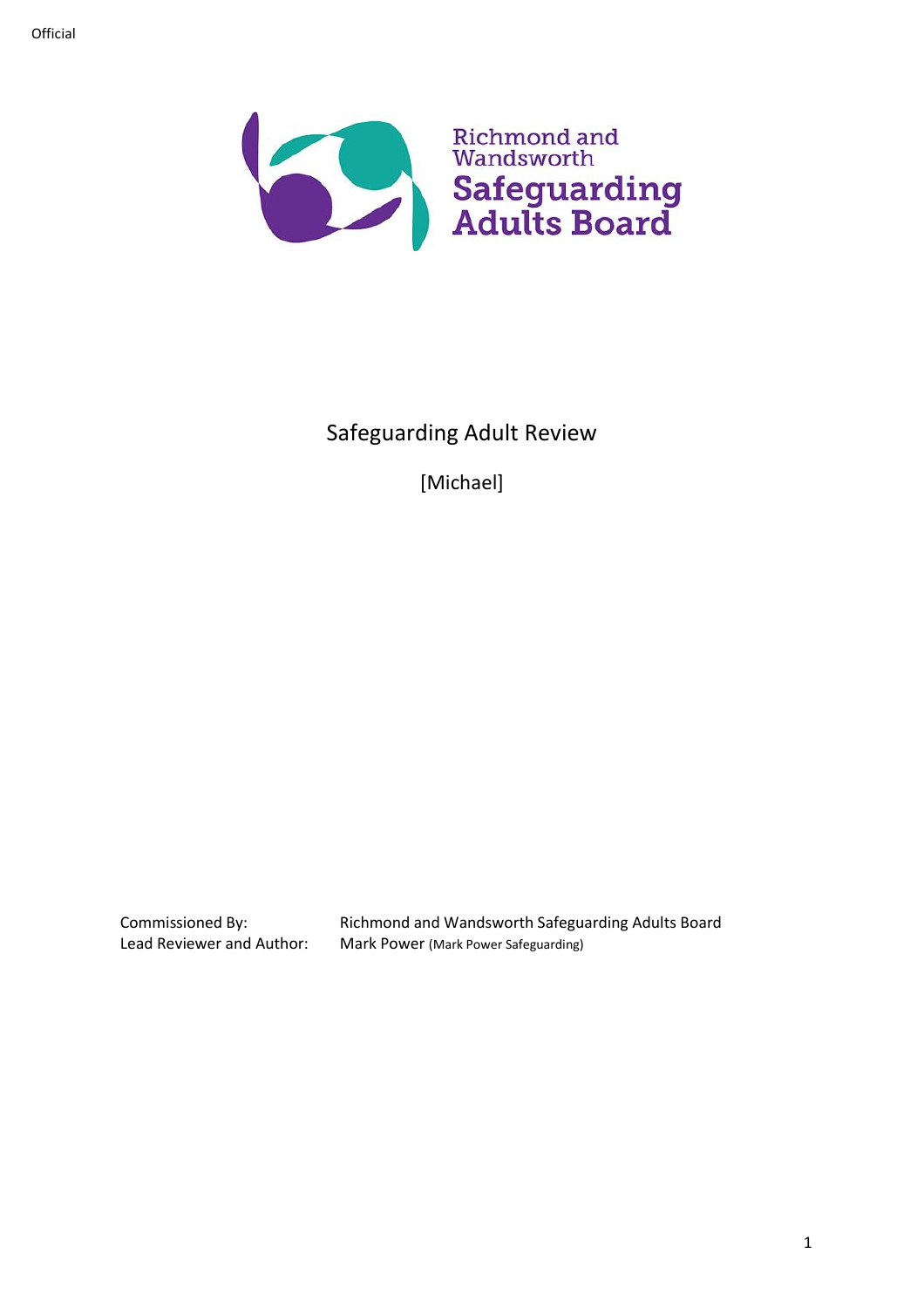# **Contents**

|    | <b>Section</b>                                      | Page |  |
|----|-----------------------------------------------------|------|--|
| 1. | Introduction and Terms of Reference                 |      |  |
| 2. | Methodology                                         |      |  |
| 3. | Michael - An Overview<br>4                          |      |  |
| 4. | <b>Key Practice Events</b>                          | 4    |  |
| 5. | Multi-Agency Planning and Commissioning of Services | 5    |  |
|    | Person Centred Approach to Safeguarding<br>a)       | 7    |  |
|    | b)<br>Multi-Agency Planning Framework               | 7    |  |
|    | <b>Commissioning Services</b><br>c)                 | 7    |  |
|    | <b>Police Safeguarding Structures</b><br>d)         | 8    |  |
|    | Disengagement of Service Users<br>e)                | 8    |  |
| 6. | <b>Understanding Criminal Exploitation</b>          |      |  |
| 7. | <b>Mental Health CTO Process</b><br>9               |      |  |
| 8. | Conclusion and Summary of Recommendations<br>10     |      |  |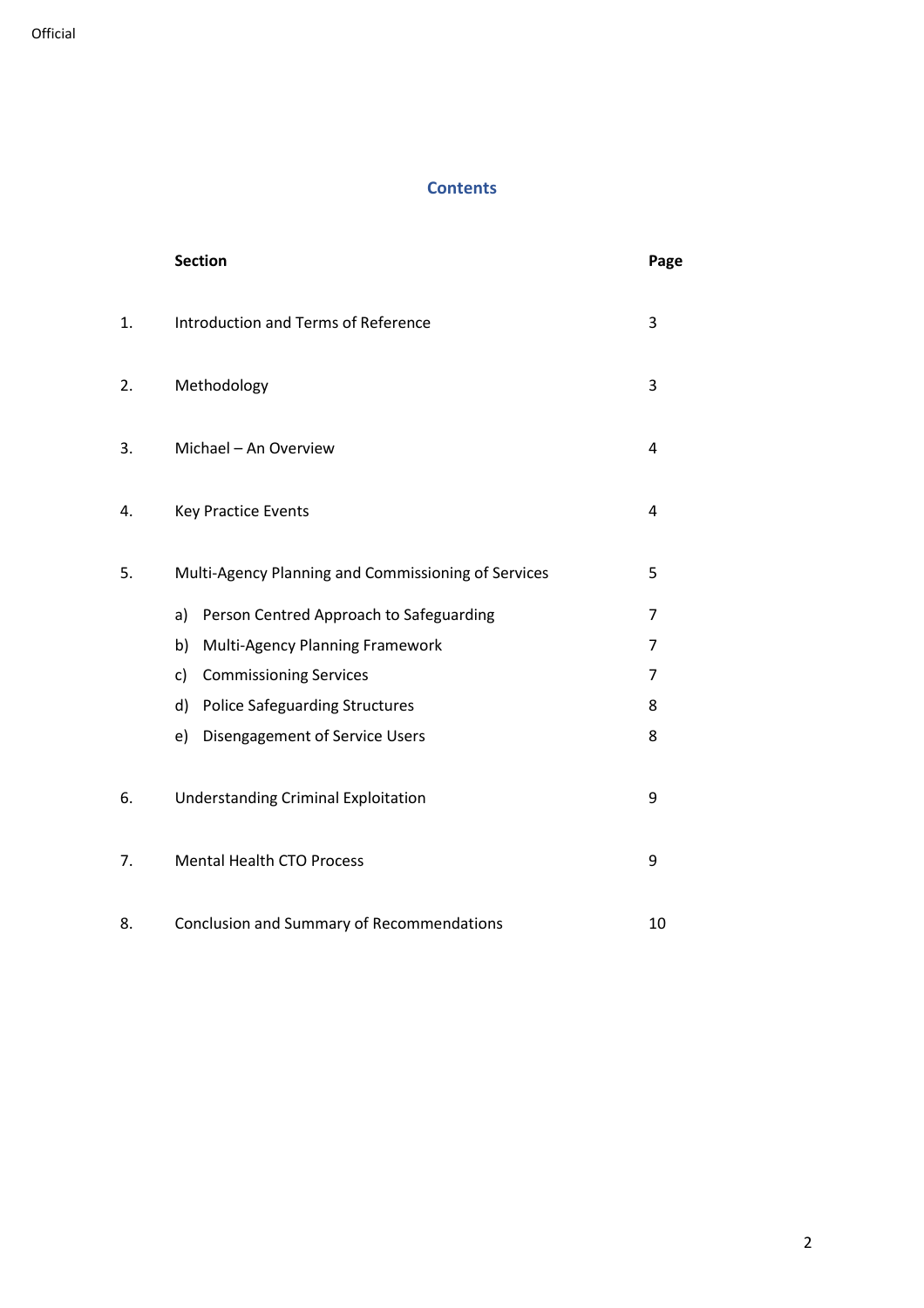# **1. Introduction**

In June 2020, the Richmond and Wandsworth Safeguarding Adults Board scrutinised the case of Michael who had been found deceased at his home in January 2020. His death was the result of a homicide, having been the victim of criminal exploitation by a County Lines criminal drugs network $^{1}$ . Michael was known to a number of services and was being supported at the time of his death.

The safeguarding board recognised the potential for improving the way agencies worked together to safeguard adults at risk and commissioned this Safeguarding Adults Review<sup>2</sup>. An independent author was appointed to work with the safeguarding partners to review practice and use the experiences of Michael to:

- Identify potential improvements in order to safeguard and promote the welfare of adults at risk.
- Support the development of safeguarding practice and services.

A number of agencies participated and key thematic areas offering the potential to improve outcomes were identified, outlined in this report as follows:

- a) Multi-agency planning and the commissioning of services Section 5.
- b) Understanding criminal exploitation Section 6.
- c) Community Treatment Orders Section 7.

# **2. Methodology**

An independent lead reviewer was appointed to work alongside a panel of local professionals to undertake the review. Chronologies and single organisation reviews were provided by each agency, analysing practice events and considering how changes to practice may deliver future improvement. The Mental Health Services provided a comprehensive Root Cause Analysis.

Practitioners and senior representatives from each agency met for a further analysis of events and to identify the systemic reasons as to why better outcomes were not achieved. All were then involved in identifying potential improvements for consideration by the safeguarding board. Michael's family was provided the opportunity to be involved in the review, but were unable to. His mother, who knew his circumstances best, was unable to contribute due to her health.

Terms of reference were provided by the safeguarding board, identifying the following research questions:

- How professionals understand their role in protecting vulnerable people who also use substances from criminal exploitation.
- How effectively organisations work together to support people with complex needs.

This report outlines the recommendations in a concise format. It is written with the intention of publication and as such does not contain information which may identify those involved. The detailed analysis of events and the evidence underpinning this report are held in additional documents retained by the safeguarding board.

<sup>1</sup>County Lines Explanation - [https://www.nationalcrimeagency.gov.uk/what-we-do/crime-threats/drug](https://www.nationalcrimeagency.gov.uk/what-we-do/crime-threats/drug-trafficking/county-lines)[trafficking/county-lines](https://www.nationalcrimeagency.gov.uk/what-we-do/crime-threats/drug-trafficking/county-lines)

 $^2$  Explanation and purpose of a review - [https://sabrichmondandwandsworth.org.uk/safeguarding-adult](https://sabrichmondandwandsworth.org.uk/safeguarding-adult-reviews/)[reviews](https://sabrichmondandwandsworth.org.uk/safeguarding-adult-reviews/)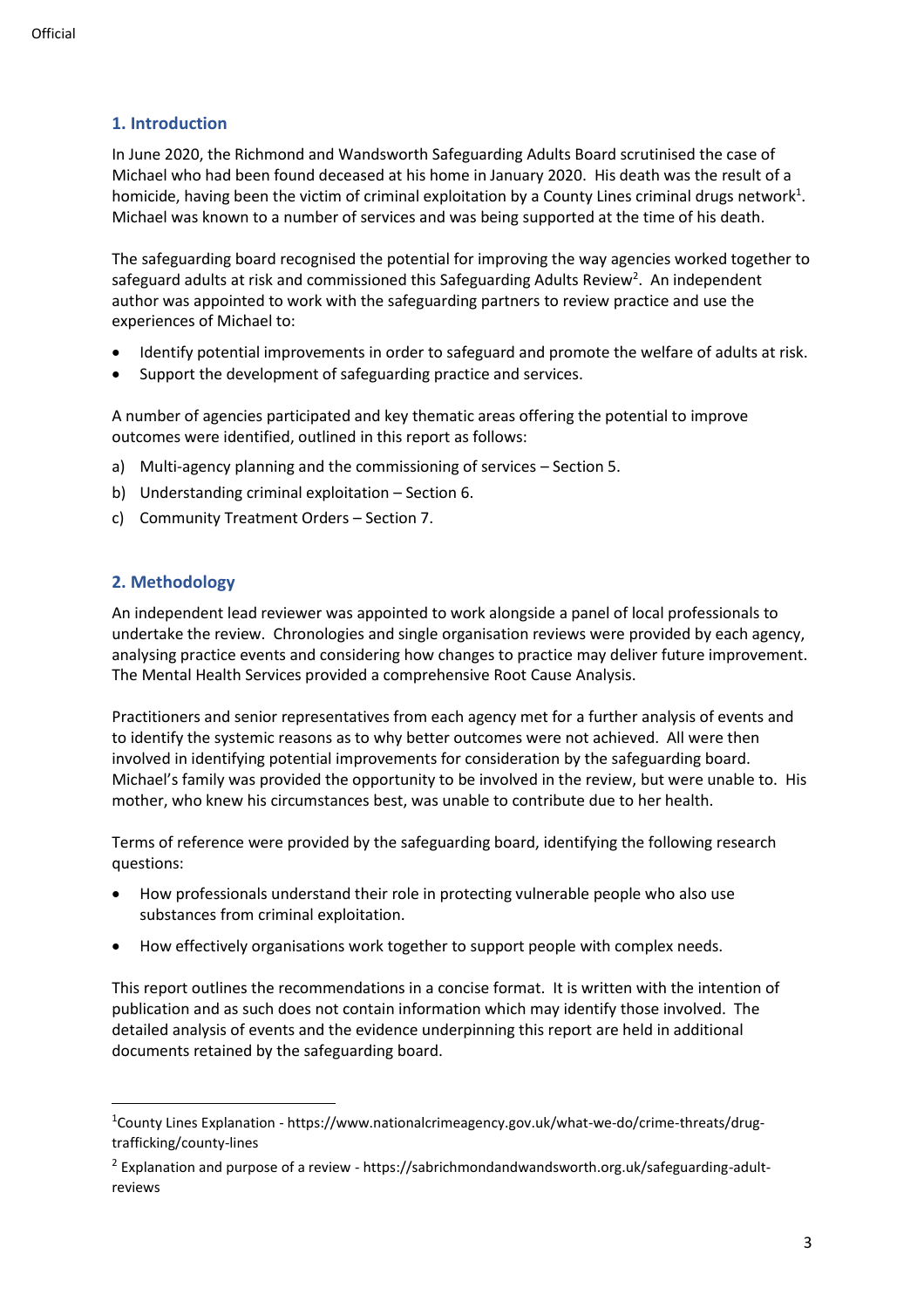## **3. Michael - An Overview**

Michael was a talented musician and artist, who had lived alone for many years. He had a long history of poor mental health and at the time of his death was being supported by the Mental Health Trust. He had been known to its Recovery and Support Team for over twenty years, having a diagnosis of schizoaffective disorder complicated by the use of controlled drugs.

Michael had a long history of poor engagement with the services and professionals supporting him. He had a reluctance to take his medication, was inconsistent in attending appointments, and did not like to allow professionals into his home. He had been admitted to hospital on twenty three occasions (since 2001) and following discharge had a history of relapse and repeated admission. His mother had provided him constant support and maintained excellent communication with the services working with him, however at the time of his death she was herself vulnerable. She was elderly and suffered from poor health.

Michael was known to the Metropolitan Police, which over a long period had received an extensive number of reports involving him. These included reports of anti-social behaviour connected to a long standing dispute with a neighbour<sup>3</sup> and which had resulted in him being the recent victim of violence.

On the 22<sup>nd</sup> March 2019, Michael was discharged from his most recent hospital admission under a Community Treatment Order (CTO)<sup>4</sup>. He was supported by the Mental Health Trust's Recovery and Support Team, in addition to Adult Social Care<sup>5</sup>. In September 2019 his CTO was discharged and his engagement with services diminished. In December 2019 Michael's mother raised concerns that she had not seen him for some time and on the  $2^{nd}$  January 2020 reported him to the police as a missing person. Michael was later found deceased in his home.

The police investigation determined that Michael was likely to have been the victim of criminal exploitation during the summer of 2019 and up until the point of his death. Members of a County Lines network had used his premises to supply controlled drugs, in criminality which is commonly known as 'Cuckooing'<sup>6</sup> .

#### **4. Key Practice Events**

- a) Prior to Michael's hospital discharge on the  $22<sup>nd</sup>$  March 2019, a planning meeting was attended by both the Mental Health Trust and Adult Social Care. This identified that the support of drug and alcohol services would be a key issue for Michael and should form part of his ongoing care plan.
- b) To support his discharge a care plan was developed under the Care Programme Approach<sup>7</sup>, led by the Mental Health Trust Care Coordinator. This was however a single agency plan and did not

<sup>&</sup>lt;sup>3</sup> First incident of ASB recorded by the Housing Services in 2002 – reported by the neighbour.

<sup>4</sup> CTO - [https://www.rethink.org/advice-and-information/rights-restrictions/mental-health-laws/community](https://www.rethink.org/advice-and-information/rights-restrictions/mental-health-laws/community-treatment-orders/)[treatment-orders](https://www.rethink.org/advice-and-information/rights-restrictions/mental-health-laws/community-treatment-orders/)

<sup>5</sup> The Mental Health Social Care Team.

<sup>6</sup> Cuckooing Explanation - [https://crimestoppers-uk.org/campaigns-media/news/2018/mar/let-s-stop](https://crimestoppers-uk.org/campaigns-media/news/2018/mar/let-s-stop-cuckooing)[cuckooing](https://crimestoppers-uk.org/campaigns-media/news/2018/mar/let-s-stop-cuckooing)

 $7$  A framework for multi-agency care planning - [https://www.rethink.org/advice-and-information/living-with](https://www.rethink.org/advice-and-information/living-with-mental-illness/treatment-and-support/care-programme-approach-cpa)[mental-illness/treatment-and-support/care-programme-approach-cpa](https://www.rethink.org/advice-and-information/living-with-mental-illness/treatment-and-support/care-programme-approach-cpa)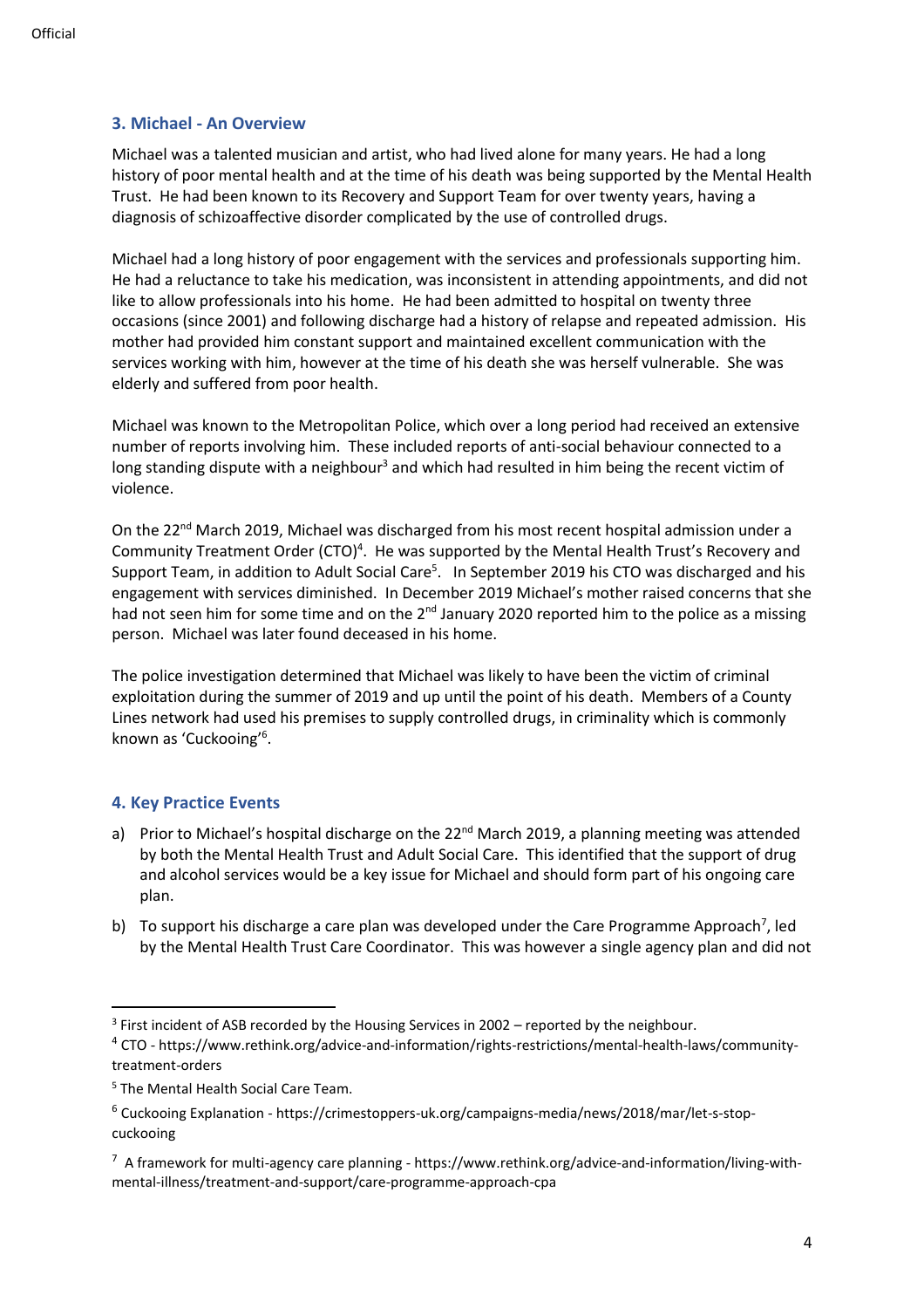involve the Drug and Alcohol services as recommended and as required under the Trust's Dual Diagnosis policy<sup>8</sup>. The care plan did not identify the risk of criminal exploitation.

- c) Adult Social Care appointed a Social Care Assessor to support Michael in his return home. This included the commissioning of a cleaning service to support his living arrangements. Whilst there was a good working relationship between professionals, each agency worked independently as opposed to collaborating in a formal multi-agency care plan.
- d) Following his discharge, Michael did not attend his first 48 hour review appointment. This was the start of a pattern of missed appointments and the inconsistent taking of his prescribed medication (Depot Injection<sup>9</sup>). Michael had told professionals that he did not want the medication and only took it as it was a condition of his CTO.
- e) In May 2019 the police attended an incident at Michael's home in relation to the long standing dispute with his neighbour. This had resulted in Michael being assaulted and his flat damaged. A safeguarding referral was not submitted by the Police, however Michael did inform his Care Coordinator of the incident.
- f) In September 2019 a consultant psychiatrist discharged Michael's CTO, providing a rationale that he had engaged well with his medication and support services. This was despite clear evidence to the contrary. Following the removal of the CTO Michael stopped taking his medication and disengaged from support services.
- g) In a six week period from late August 2019, the police received two reports about the illegal supply of controlled drugs from Michael's flat. As these had not been corroborated no further action was taken. Safeguarding referrals were not submitted and the agencies supporting Michael were unaware of the reports. At this time Michael's mother had reported concerns to the Mental Health Trust that he may have returned to drug use.
- h) In November 2019 the police received an emergency call from Michael to say that a male had forced his way into his flat and threatened to kill his cat. The police attended and determined that it was an argument between two friends about who was to use the last of their drugs. No safeguarding referrals were submitted and partnership agencies were unaware of the incident.
- i) On the 13<sup>th</sup> December 2019, Michael's mother reported concerns to the Mental Health Trust that she had not seen him for some time and was worried about his safety. The care coordinator attended his address and after receiving no reply requested the Police to conduct a welfare check. This was declined in accordance with policy, as the report did not indicate any immediate risk to his safety. The Police provided advice that his Mother should report him missing if concerns existed. This was done on the 2<sup>nd</sup> January 2020 and after forcing entry into the flat Michael was found deceased.

# **5. Multi-Agency Planning and Commissioning of Services**

#### **5.1 Overview**

Throughout the review it was identified that whilst individual professionals were committed in supporting Michael, there was a consistent lack of multi-agency coordination. This greatly affected the efficacy of his initial care plan and meant that changing events in his life were not identified and responded to. Whilst arrangements exist for the development and review of multi-agency planning<sup>10</sup>, Michael's plan was developed in a single agency approach. The involvement of key partners at an early stage would have had the benefit of effective information sharing, the joint

<sup>&</sup>lt;sup>8</sup> For persons with co-existing mental health illness and substance misuse difficulties.

<sup>9</sup> Antipsychotic medication.

 $10$  Care Planning Approach (CPA) framework and Section 117 of the Mental Health Act.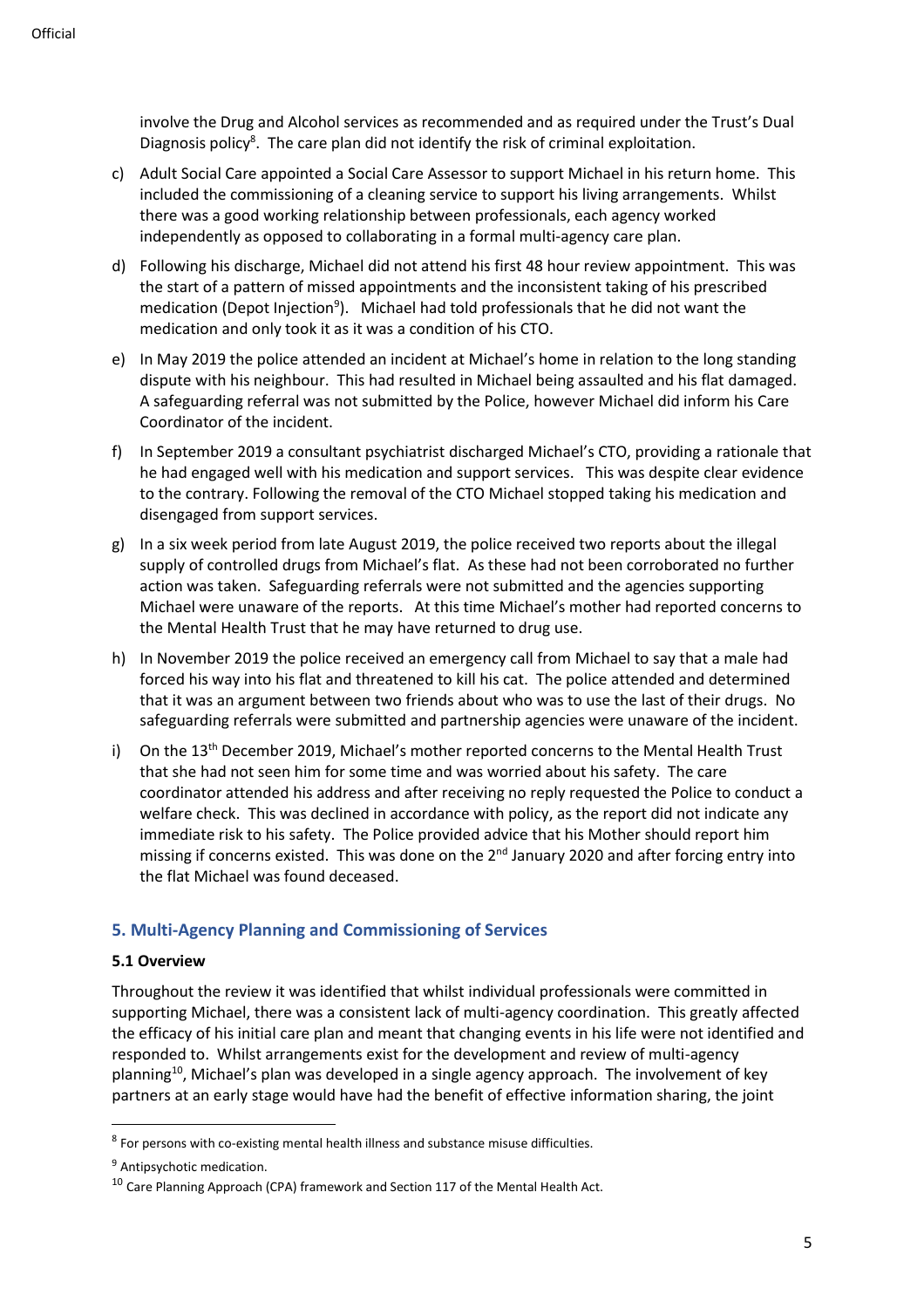assessment of risk, and using the capabilities of different agencies to create a comprehensive safeguarding plan. Whilst the care plan was reviewed regularly by the Mental Health Trust, it did not have the benefit of emerging information known to other agencies.

Prior to Michael's discharge from hospital it was recognised that drug and alcohol services would be key to his care plan, but this was not included. Having examined the underlying reasons, the review panel felt that this was due to a bias held by professionals. Michael had a history of not engaging with substance misuse services and it is probable that an assumption existed that he would not on this occasion. Rather than focussing on finding ways to increase his engagement, plans focussed on trying to manage an expected disengagement from services.

A person centred approach<sup>11</sup> to safeguarding may have offered the potential for improved outcomes, looking deeper into his life to identify what was important to him and using these things to help build positive personal relationships. This may have helped to improve his wellbeing, whilst building engagement with professionals and allowing a greater insight into his life. Taking time to understand the underlying issues with his neighbour dispute and helping him to address these should also have been important. One of the key risks of criminal exploitation is a lack of positive relationships in a vulnerable person's life and seeking to address this would have helped to reduce this risk.

Involving the local policing team in the safeguarding planning could have added great value. Developing an understanding of Michael could have helped local staff to understand the context of the drug supply intelligence and the incidents reported at this home. This may have led to a more comprehensive response and the engagement of partners. The local policing commander chairs the CMARAC<sup>12</sup>, a partnership forum to manage and resolve high risk cases of anti-social behaviour. This may have helped to address the neighbourhood dispute whilst further safeguarding Michael.

In 2020, the safeguarding board introduced new procedures for the multi-agency assessment and management of risk<sup>13</sup>. This provides guidance for high risk cases managed outside of statutory safeguarding arrangements, embracing a person centred approach and following the 'Making Safeguarding Personal' principles. Whilst this is not intended to support cases such as Michael's, had its principles been followed then it would have provided the basis for improved planning.

In January 2021, the safeguarding board completed a safeguarding review in relation to a homicide that occurred in 2017. This identified issues similar to Michael's case, such as the joined up approach to managing risk and the unconscious bias of staff when dealing with people who are reluctant to engage with services.

If the efficacy of safeguarding people with complex lives is to be improved, then a new strategy for partnership safeguarding will be needed. The basis of which should be to develop a partnership vision as to how the quality of engagement can be improved through a contextual approach.

It is recommended that the current management of risk framework is expanded to form the basis of a new strategy for partnership safeguarding and that this applies to safeguarding in all settings, whether completed under a statutory framework or other process. The remainder of this report

<sup>11</sup> <https://www.scie.org.uk/prevention/choice/person-centred-care>

<sup>12</sup> Community Multi-Agency Risk Assessment Conference

<sup>13</sup> Multi-agency Risk Assessment Framework 2019-2020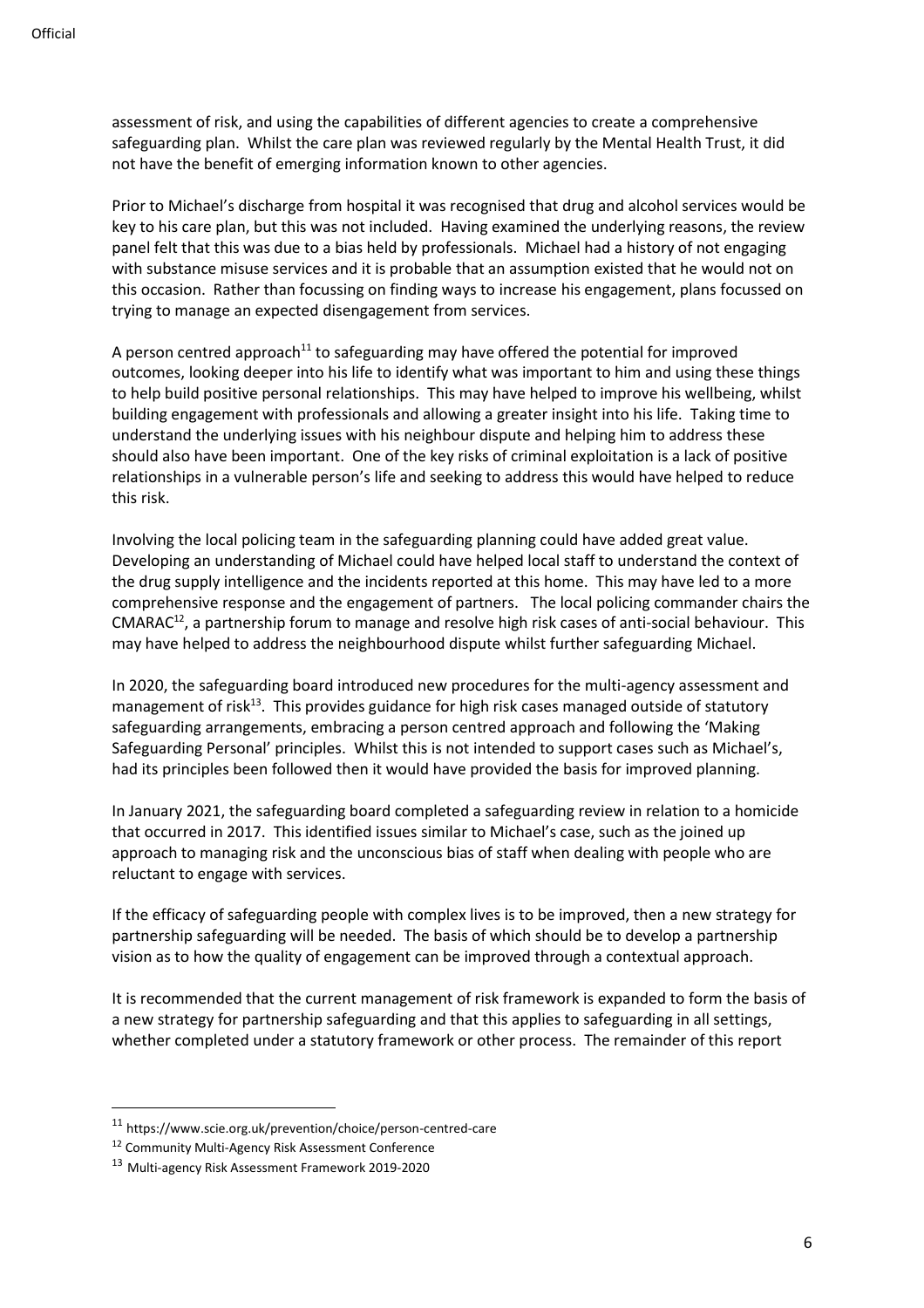section provides guidance as to what should be considered in any new strategy and includes the following key issues identified during the review:

- 5.2 Person centred approach
- 5.3 Multi-agency planning framework
- 5.4 Commissioning services
- 5.5 Police safeguarding structures
- 5.6 Disengagement of service users

#### **5.2 Person Centred Approach to Safeguarding**

One of the key principles underpinning adult safeguarding is 'making safeguarding personal'. Putting the person at the heart of decision making and activity. This applies to all safeguarding, regardless of the complexity and risk level of a specific case.

A person centred approach should underpin any new partnership strategy, encouraging professionals to fully understand what is happening in the person's life and considering their wishes in the development of a safeguarding plan. The quality of plans should be assessed on this principle and it should form the basis of supervision sessions and the review of plans.

#### **5.3 Multi-Agency Planning Framework**

A diverse range of agencies involved at the outset of planning adds a richness to the assessment of risk and the quality of plans. It further provides the opportunity for professionals to challenge each other and for the development of increased professional curiosity. In the majority of complex cases the three key statutory partners (Police, Local Authority, Health) will all be involved in the person's life and have an important role in the planning process.

It is recommended that a planning framework is developed as part of the new strategy and that the statutory partners form the foundation of new partnership arrangements, supported by other key agencies. The current management of risk framework would be a useful starting point, which could be expanded for use in all complex cases. Any new framework may wish to consider:

- A commitment from the three statutory partners to support the new arrangements with a contribution to initial planning meetings.
- That other agencies having a role in a person's life should be included within the planning and review process, including involvement from General Practitioners.
- Guidance for professionals in the development of partnership plans and how a lead agency should hold others to account in their delivery and review.
- Guidance as to how existing partnership forums may be used to assist in planning and the management of changing risk. For example the CMARAC and the Safeguarding Adults Referral process.

# **5.4 Commissioning Services**

Once a set of key principles has been set, the partnership may then identify the pathways of support required and ensure that services are properly commissioned, including the necessary funding and resources. A range of services available for immediate deployment will support professionals in their engagement with adults at risk and provide a range of options for consideration in the safeguarding plan. In Michael's case the only service considered was a cleaning provider. This took five months to commission, having the potential to impact upon his wellbeing and also his confidence in the professionals supporting him. Whilst developing a range of commissioned services the following should be considered.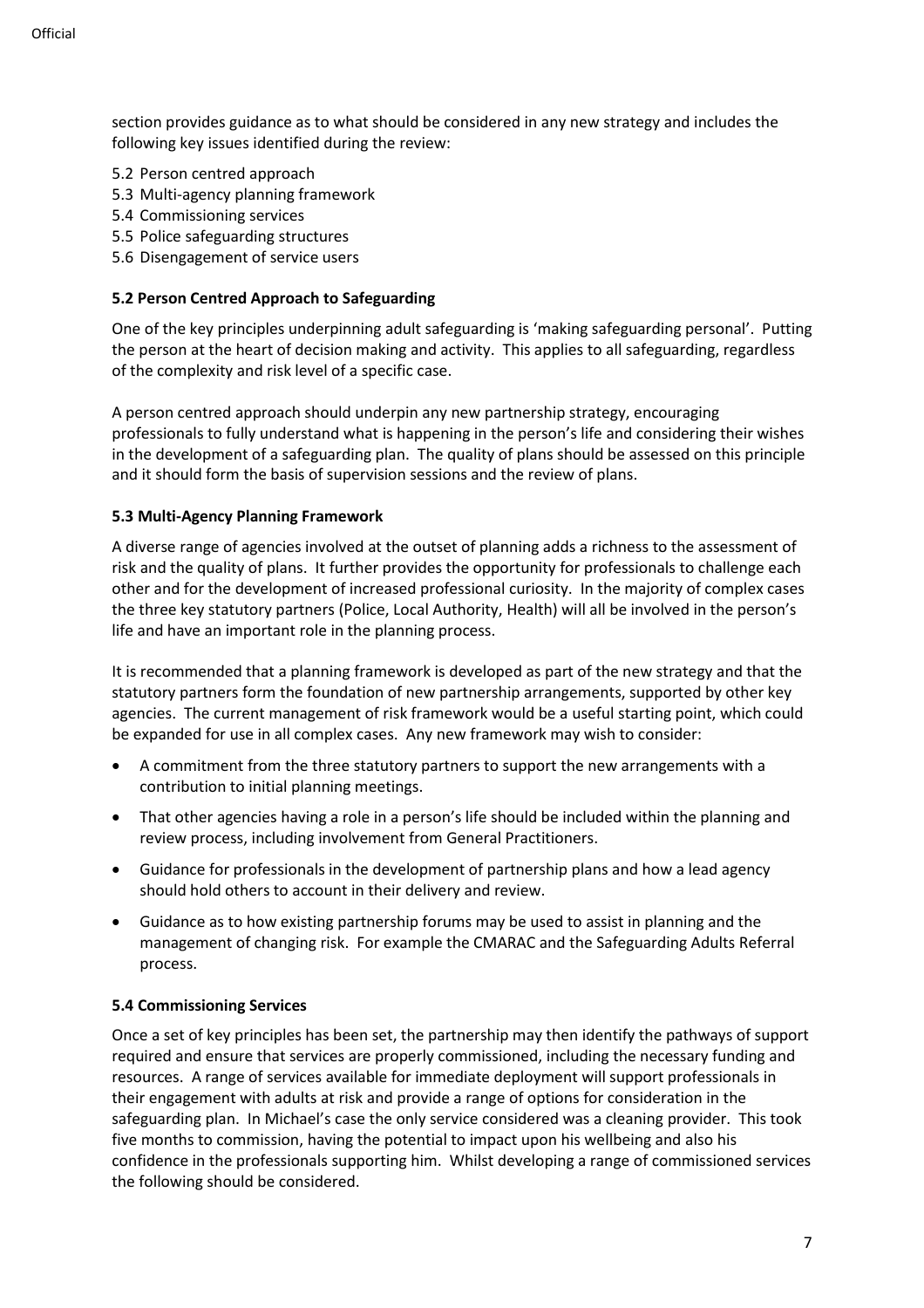- The commissioning of mainstream services frequently required. To prevent delay in their deployment and to allow the development of a workforce that understands safeguarding principles.
- Involvement of the third sector to create a 'toolkit' of services, which may be used in response to the assessment of personal need.
- How services are deployed and involved as an integral part of the safeguarding plan.

## **5.5 Police Safeguarding Structures**

During the review it was identified that further clarity was needed in how to engage the police in adult safeguarding. Whilst specialist staff are located across London, police structures are not understood by the different agencies and professionals do not know how to identify and engage with the relevant policing team. Specialist staff are located in the Multi-Agency Safeguarding Hubs (MASH) across London and would be a perfect point of initial access. This would provide a 'front door' which is easily understood by other agencies, whilst providing a consistent point of access not affected by staff changes.

It is recommended that the Metropolitan Police consider how partner agencies engage with adult safeguarding staff, and how a single point of access could facilitate further engagement with the safer neighbourhood and other specialist teams. It would be beneficial to ensure that these arrangements are published with each of the adult safeguarding boards across London.

#### **5.6 Disengagement of Service Users**

The Mental Health Trust has a recently updated Clinical Disengagement Policy, providing detailed guidance for the management of risk to patients who disengage from services. The review panel highlighted this as good practice and something that did not exist in many other agencies and services.

The policy also provides guidance as to when it is proportionate to report a cause for concern to the police and to request a 'welfare check'. It provides further guidance as to what information should be presented in any report. This complements the policy used by the police service and should help eliminate confusion which existed amongst professionals over the process. A wider understanding of the role of police 'welfare checks' is required across a number of agencies.

There would be great value in encompassing aspects of the disengagement policy into a new planning framework, including an understanding of the police role and how to engage them in 'welfare checks'.

| <b>Recommendation 1:</b> | A new partnership strategy should be developed for a person centred     |
|--------------------------|-------------------------------------------------------------------------|
|                          | approach to safequarding and for the multi-agency planning of high risk |
|                          | or complex cases. This should include the commissioning of services and |
|                          | the development of a multi-agency planning framework.                   |

| <b>Recommendation 2:</b> | The Metropolitan Police should clarify its process for engagement in  |
|--------------------------|-----------------------------------------------------------------------|
|                          | relation to adult safeguarding cases and publish contact arrangements |
|                          | with all Borough Safeguarding Adults Boards.                          |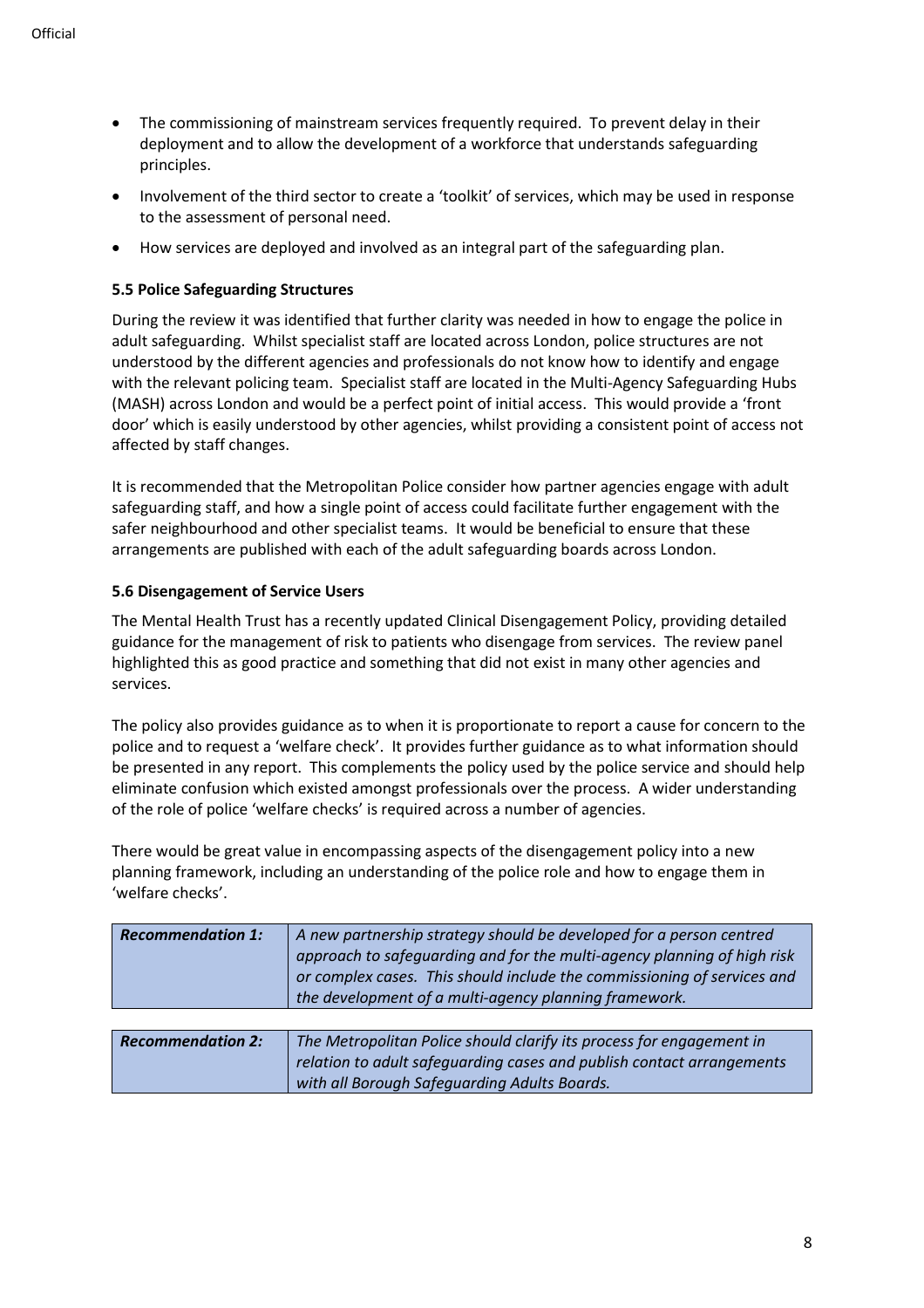# **6. Understanding Criminal Exploitation**

Cuckooing is a term used to describe a practice where a person's home is taken over and used to facilitate criminal activity. This is often to facilitate the supply of controlled drugs by organised drug networks, as in Michael's case, however it may also relate to other criminal acts. People are normally victimised due to their vulnerability, with poor mental health and drug addiction being significant risk factors. During the last eighteen months the Housing Partnership has experienced twenty cases within the properties they manage.

The safeguarding board has recently produced an excellent leaflet for practitioners explaining how to recognise the signs of cuckooing and how to make a referral in relation to it. A number of the risk factors explained in this leaflet appeared in Michael's case, however the risk was not identified either at the creation of the care plan or during subsequent reviews. The review panel found that awareness of cuckooing across the partnership was limited and that this was an area that should be further developed.

Whilst making the referral for this safeguarding review, the Metropolitan Police outlined that there was a lack of a coordinated response to the issue of cuckooing within the Basic Command Unit (BCU). This highlights that the need to develop a cuckooing strategy extends wider than Richmond and Wandsworth.

It is recommended that the safeguarding partnerships across South West London develop a harm reduction strategy in relation to 'cuckooing'. The strategy may wish to consider:

- a) Training for professionals and members of the private and voluntary sectors who are involved in safeguarding and care planning.
- b) How vulnerable people at risk of exploitation are identified and engaged with to reduce their risk.
- c) Public awareness to increase reporting of possible criminality. This may consider using the existing 'Crimestoppers' information campaign<sup>14</sup>.
- d) How police enforcement integrates with partnership safeguarding plans.
- e) How a new strategy is considered within the Metropolitan Police homicide prevention strategy.

*Recommendation 3: The Safeguarding Adult Partnerships across South West London should develop a 'Cuckooing' criminal exploitation harm reduction strategy.* 

#### **7. Mental Health CTO Process**

From the outset Michael was reluctant to engage with his CTO. He was inconsistent in attending his appointments and was reluctant to take his medication. He made an early application for the CTO to be discharged, however did not attend the First Tier Tribunal Hearing which took place on the  $1<sup>st</sup>$  July 2019. The hearing panel upheld his CTO due to his history of disengagement and non-concordance with treatment when a previous CTO had been discharged. Following this decision Michael continued to miss appointments and told staff that he only consented to his Depot injection as it was a condition of the CTO.

<sup>14</sup> [https://crimestoppers-uk.org/campaigns-media/campaigns/tackling-cuckooing-and-county-lines-drug](https://crimestoppers-uk.org/campaigns-media/campaigns/tackling-cuckooing-and-county-lines-drug-networks)[networks](https://crimestoppers-uk.org/campaigns-media/campaigns/tackling-cuckooing-and-county-lines-drug-networks)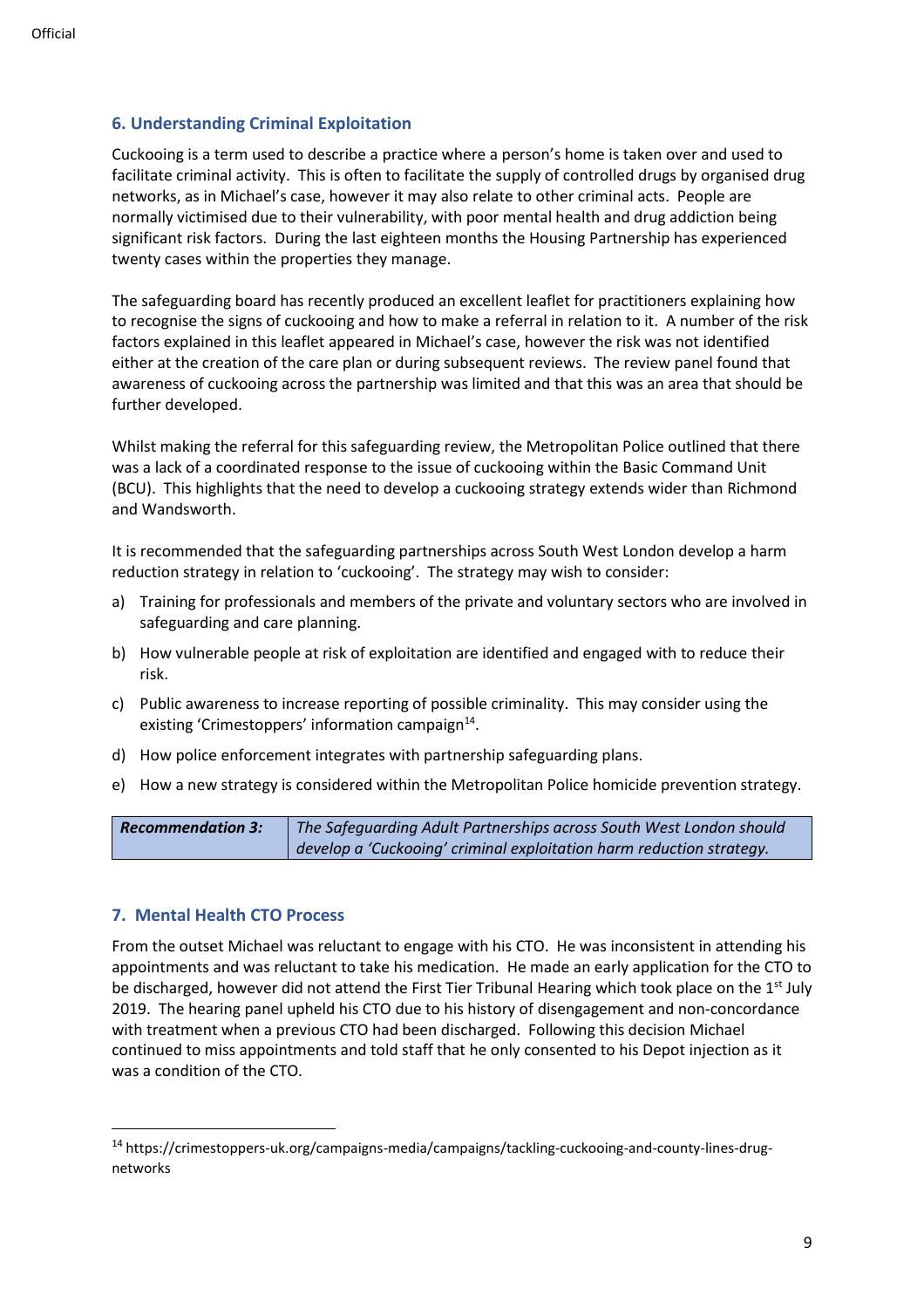On the 18<sup>th</sup> September Michael attended his first formal CPA review, held with a Consultant Psychiatrist whom he had not seen before. A decision was taken to discharge the CTO as he was assessed to be concordant with his medication and presented as stable. Following this decision Michael disengaged from services and stopped taking his medication. The removal of the CTO was a significant factor in reducing the ability of professionals to safeguard Michael.

Policy and procedures exist to ensure that during a review, the views of other professionals involved in the care plan are sought and that clinical history is considered. In this case it is difficult to see how this could have resulted in the subsequent decision. Notes show that the views of health care professionals were sought, however there is no record as to what views had been presented. There was also no record as to how his clinical history had been considered in the decision. Furthermore there was no evidence of this decision being challenged by other professionals, which may have been expected in a culture of healthy professional challenge.

The consultant involved in this decision was new to the Recovery Team, working in a short term 'locum' placement. The team had faced staffing shortages and had undergone a period of staff change. This situation has recently improved with new permanent positions, however the likelihood of future temporary positions being used in the Health Trust is high. For this reason it is essential that clear clinical guidance exists to support future decision making and to encourage a culture of healthy professional challenge. It is recommended that the Mental Health Trust issues new clinical guidance for the reviews of Community Treatment Orders and that this should include:

- The importance of discussion in multi-discipline meetings prior to a CTO discharge and that the views presented by professionals should be detailed in the decision rationale.
- That good practice should consider undertaking more than one review prior to discharging a CTO and that upon discharge a disengagement management plan should be put into place.
- A process encouraging members of the mental health teams to professionally challenge a decision which they feel to have a detrimental impact upon safeguarding.

*Recommendation 4: The Mental Health Trust produces new clinical guidance for the review and discharge of Community Treatment Orders.* 

# **8. Conclusion and Summary of Recommendations**

#### **8.1. Concluding Comments**

The key learning from this review is the need to develop a person centred approach to safeguarding and to improve procedures for multi-agency planning and review. The Richmond and Wandsworth Safeguarding Adults Board should now consider the recommendations outlined in this report and how they intend to deliver improvements to safeguarding practice. In addition to addressing the multi-agency recommendations it should hold individual agencies to account for delivering the single agency recommendations.

#### **8.2 Summary of Recommendations**

| <b>Recommendation 1:</b> | A new partnership strategy should be developed for a person centred     |
|--------------------------|-------------------------------------------------------------------------|
|                          | approach to safeguarding and for the multi-agency planning of high risk |
|                          | or complex cases. This should include the commissioning of services and |
|                          | the development of a multi-agency planning framework.                   |